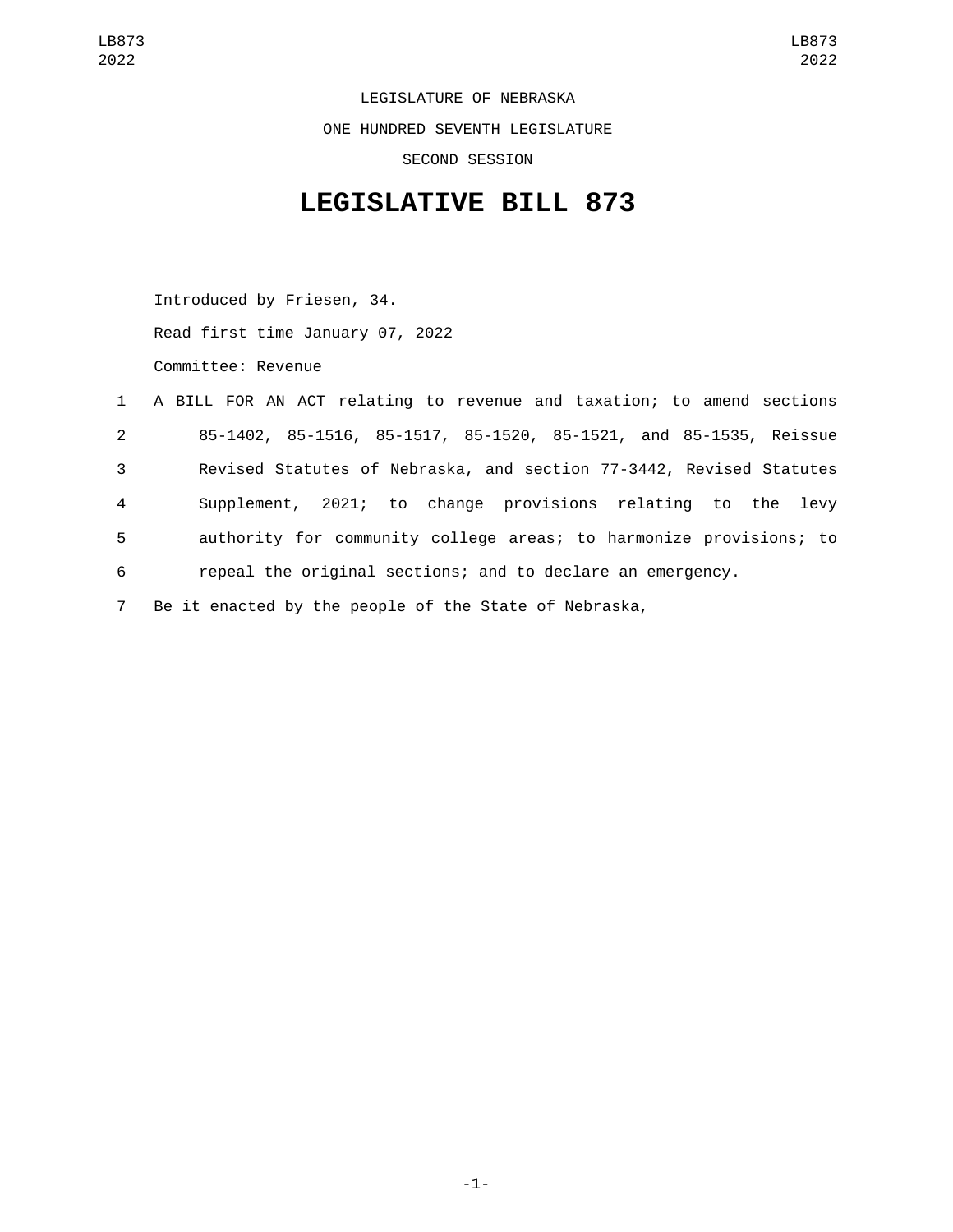Section 1. Section 77-3442, Revised Statutes Supplement, 2021, is 2 amended to read:

 77-3442 (1) Property tax levies for the support of local governments for fiscal years beginning on or after July 1, 1998, shall be limited to the amounts set forth in this section except as provided in section 77-3444.6

 (2)(a) Except as provided in subdivisions (2)(b) and (2)(e) of this section, school districts and multiple-district school systems may levy a maximum levy of one dollar and five cents per one hundred dollars of taxable valuation of property subject to the levy.

 (b) For each fiscal year prior to fiscal year 2017-18, learning communities may levy a maximum levy for the general fund budgets of member school districts of ninety-five cents per one hundred dollars of taxable valuation of property subject to the levy. The proceeds from the levy pursuant to this subdivision shall be distributed pursuant to 16 section 79-1073.

 (c) Except as provided in subdivision (2)(e) of this section, for each fiscal year prior to fiscal year 2017-18, school districts that are members of learning communities may levy for purposes of such districts' general fund budget and special building funds a maximum combined levy of the difference of one dollar and five cents on each one hundred dollars of taxable property subject to the levy minus the learning community levy pursuant to subdivision (2)(b) of this section for such learning 24 community.

25 (d) Excluded from the limitations in subdivisions  $(2)(a)$  and  $(2)(c)$  of this section are (i) amounts levied to pay for current and future sums agreed to be paid by a school district to certificated employees in exchange for a voluntary termination of employment occurring prior to September 1, 2017, (ii) amounts levied by a school district otherwise at the maximum levy pursuant to subdivision (2)(a) of this section to pay for current and future qualified voluntary termination incentives for

-2-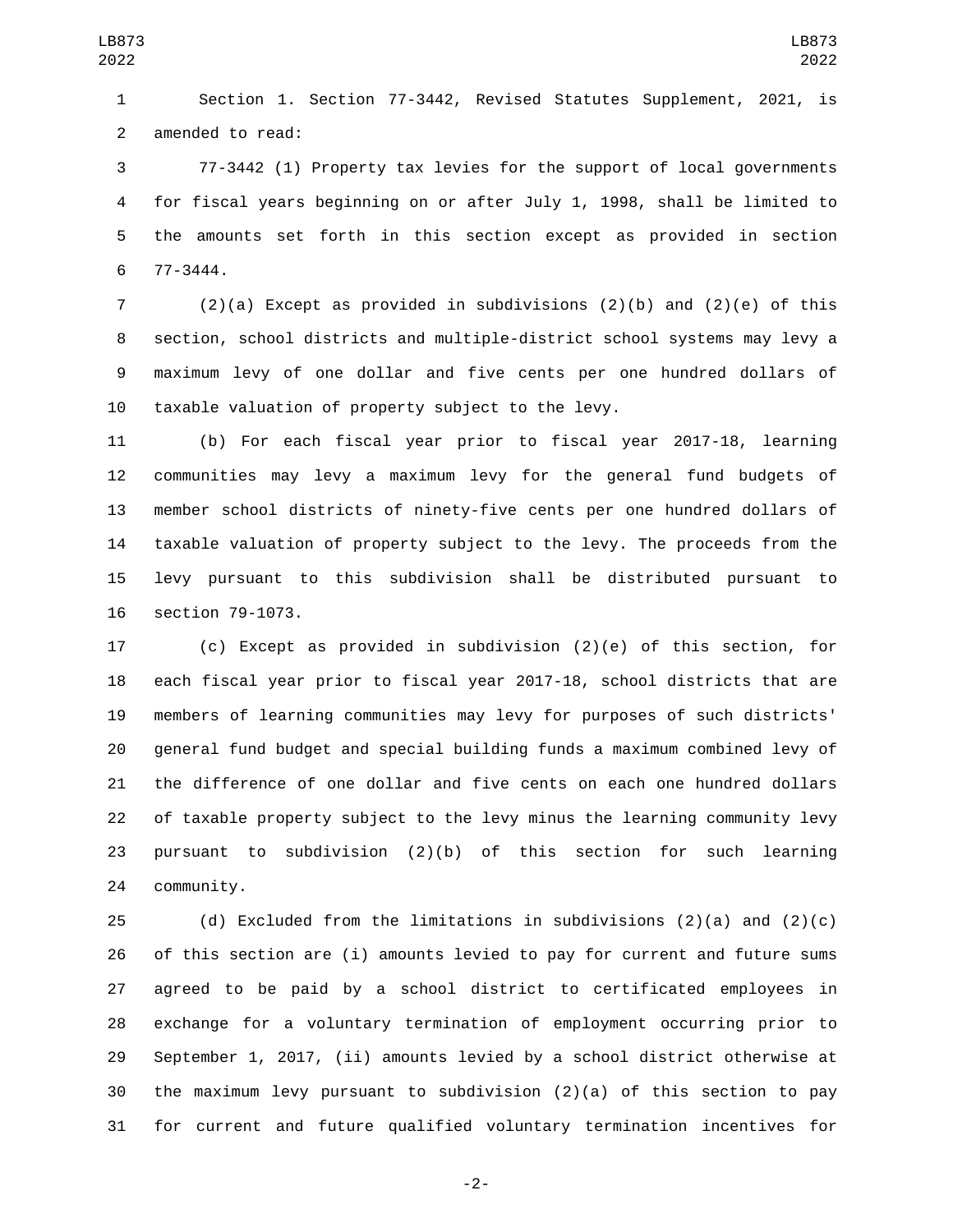certificated teachers pursuant to subsection (3) of section 79-8,142 that are not otherwise included in an exclusion pursuant to subdivision (2)(d) of this section, (iii) amounts levied by a school district otherwise at the maximum levy pursuant to subdivision (2)(a) of this section to pay for seventy-five percent of the current and future sums agreed to be paid to certificated employees in exchange for a voluntary termination of employment occurring between September 1, 2017, and August 31, 2018, as a result of a collective-bargaining agreement in force and effect on September 1, 2017, that are not otherwise included in an exclusion 10 pursuant to subdivision  $(2)(d)$  of this section, (iv) amounts levied by a school district otherwise at the maximum levy pursuant to subdivision (2) (a) of this section to pay for fifty percent of the current and future sums agreed to be paid to certificated employees in exchange for a voluntary termination of employment occurring between September 1, 2018, and August 31, 2019, as a result of a collective-bargaining agreement in force and effect on September 1, 2017, that are not otherwise included in 17 an exclusion pursuant to subdivision  $(2)(d)$  of this section,  $(v)$  amounts levied by a school district otherwise at the maximum levy pursuant to subdivision (2)(a) of this section to pay for twenty-five percent of the current and future sums agreed to be paid to certificated employees in exchange for a voluntary termination of employment occurring between September 1, 2019, and August 31, 2020, as a result of a collective- bargaining agreement in force and effect on September 1, 2017, that are not otherwise included in an exclusion pursuant to subdivision (2)(d) of this section, (vi) amounts levied in compliance with sections 79-10,110 and 79-10,110.02, and (vii) amounts levied to pay for special building funds and sinking funds established for projects commenced prior to April 1, 1996, for construction, expansion, or alteration of school district buildings. For purposes of this subsection, commenced means any action taken by the school board on the record which commits the board to expend district funds in planning, constructing, or carrying out the project.

-3-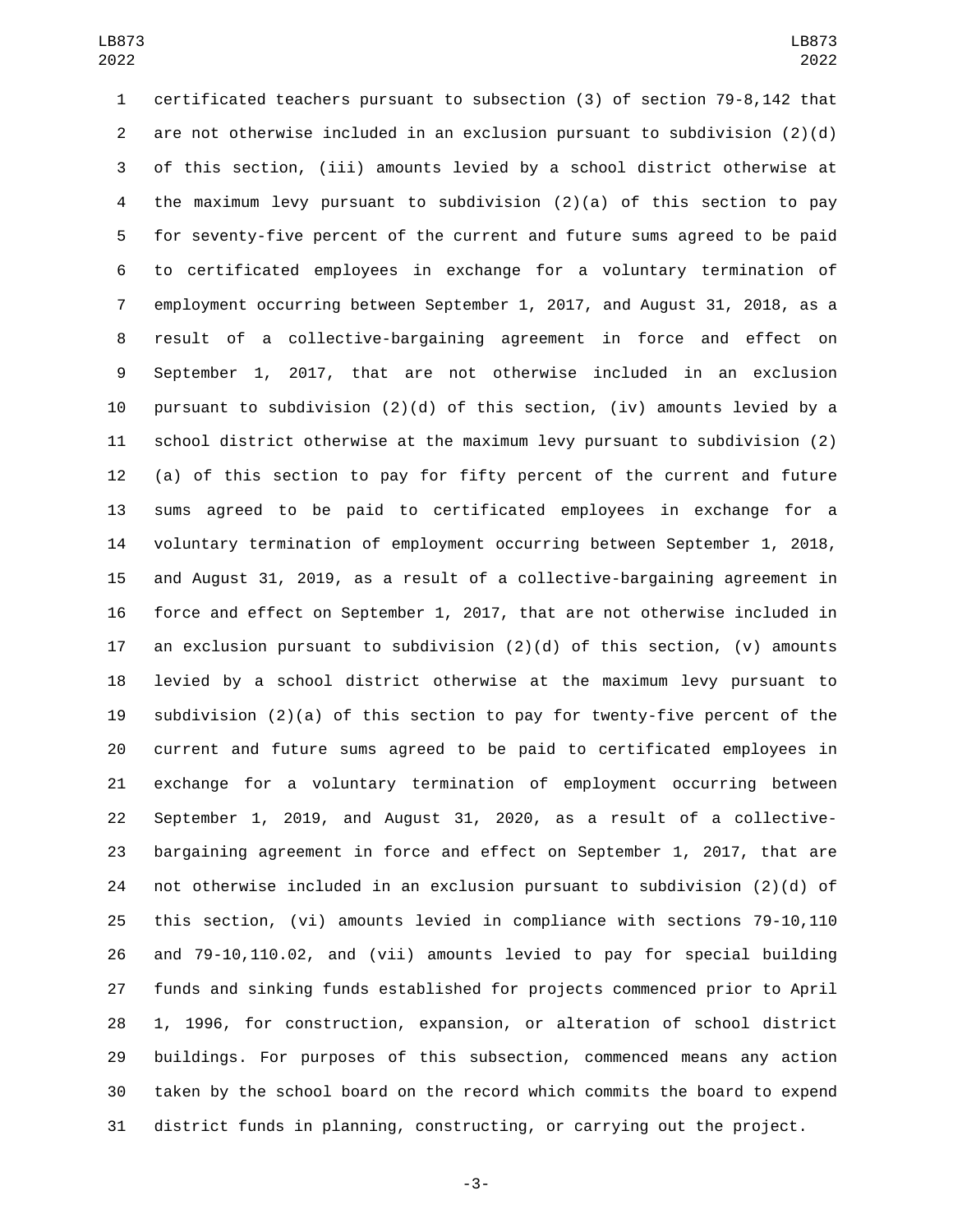(e) Federal aid school districts may exceed the maximum levy 2 prescribed by subdivision  $(2)(a)$  or  $(2)(c)$  of this section only to the extent necessary to qualify to receive federal aid pursuant to Title VIII of Public Law 103-382, as such title existed on September 1, 2001. For purposes of this subdivision, federal aid school district means any school district which receives ten percent or more of the revenue for its general fund budget from federal government sources pursuant to Title VIII of Public Law 103-382, as such title existed on September 1, 2001.

 (f) For each fiscal year, learning communities may levy a maximum levy of one-half cent on each one hundred dollars of taxable property subject to the levy for elementary learning center facility leases, for remodeling of leased elementary learning center facilities, and for up to fifty percent of the estimated cost for focus school or program capital projects approved by the learning community coordinating council pursuant 15 to section 79-2111.

 (g) For each fiscal year, learning communities may levy a maximum levy of one and one-half cents on each one hundred dollars of taxable property subject to the levy for early childhood education programs for children in poverty, for elementary learning center employees, for contracts with other entities or individuals who are not employees of the learning community for elementary learning center programs and services, and for pilot projects, except that no more than ten percent of such levy may be used for elementary learning center employees.

24 (3)(a)  $(3)$  For fiscal years prior to fiscal year 2022-23 each fiscal 25 year, community college areas may levy the levies provided in 26 subdivisions  $(1)(a)$   $(2)(a)$  through (c) of section 85-1517, in accordance with the provisions of such subdivisions. A community college area may 28 exceed the levy provided in subdivision  $(1)(b)$   $(2)(b)$  of section 85-1517 by the amount necessary to retire general obligation bonds assumed by the community college area or issued pursuant to section 85-1515 according to the terms of such bonds or for any obligation pursuant to section 85-1535

-4-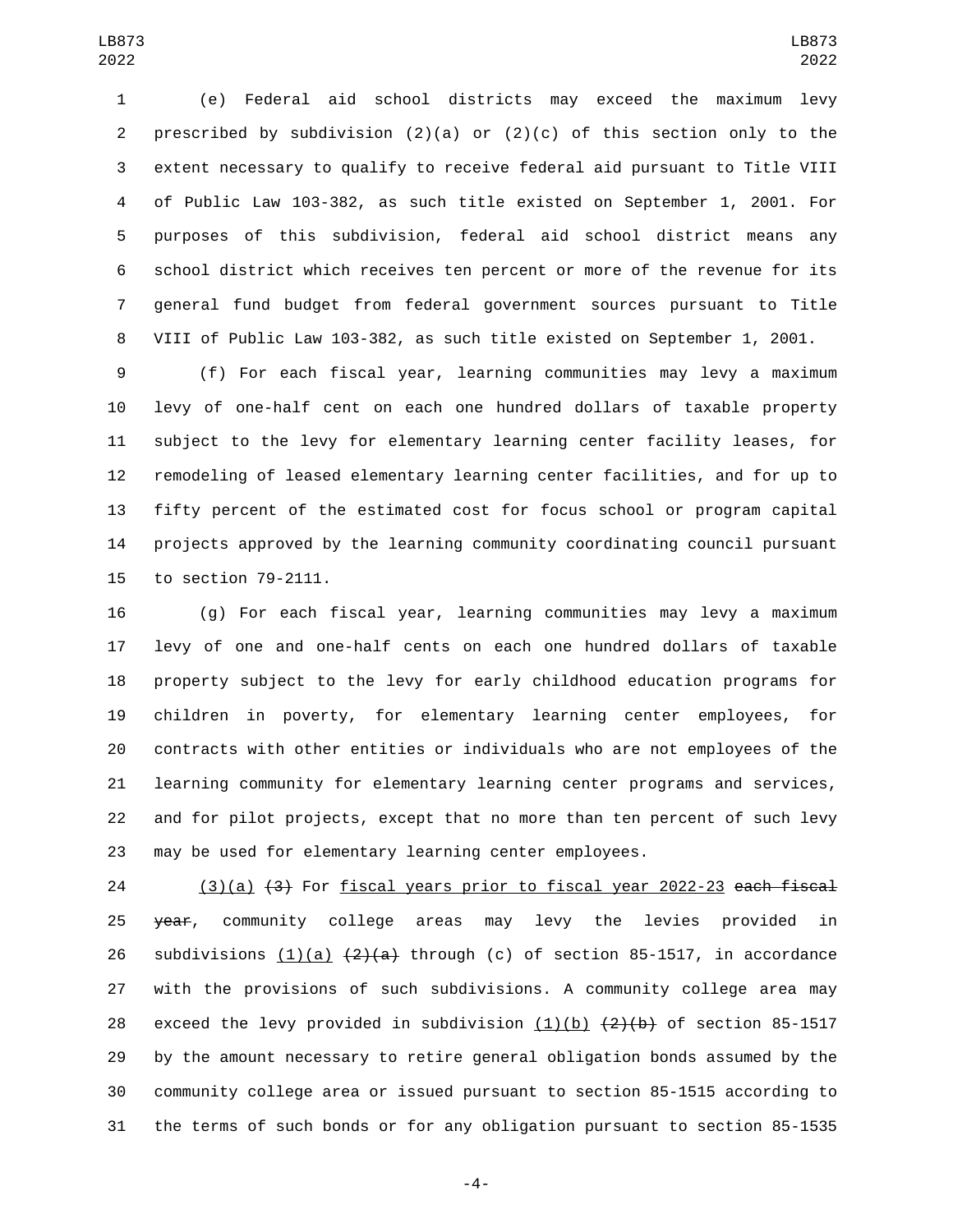1 entered into prior to January 1, 1997.

 (b) For fiscal year 2022-23 and each fiscal year thereafter, community college areas may levy the levy provided in subsection (2) of section 85-1517 in accordance with the provisions of such subsection. A community college area may exceed such levy by the amount necessary to retire general obligation bonds assumed by the community college area or issued pursuant to section 85-1515 according to the terms of such bonds or for any obligation pursuant to section 85-1535 entered into prior to 9 January 1, 1997.

 (4)(a) Natural resources districts may levy a maximum levy of four and one-half cents per one hundred dollars of taxable valuation of 12 property subject to the levy.

 (b) Natural resources districts shall also have the power and authority to levy a tax equal to the dollar amount by which their restricted funds budgeted to administer and implement ground water management activities and integrated management activities under the Nebraska Ground Water Management and Protection Act exceed their restricted funds budgeted to administer and implement ground water management activities and integrated management activities for FY2003-04, not to exceed one cent on each one hundred dollars of taxable valuation annually on all of the taxable property within the district.

 (c) In addition, natural resources districts located in a river basin, subbasin, or reach that has been determined to be fully appropriated pursuant to section 46-714 or designated as overappropriated pursuant to section 46-713 by the Department of Natural Resources shall also have the power and authority to levy a tax equal to the dollar amount by which their restricted funds budgeted to administer and implement ground water management activities and integrated management activities under the Nebraska Ground Water Management and Protection Act exceed their restricted funds budgeted to administer and implement ground water management activities and integrated management activities for

-5-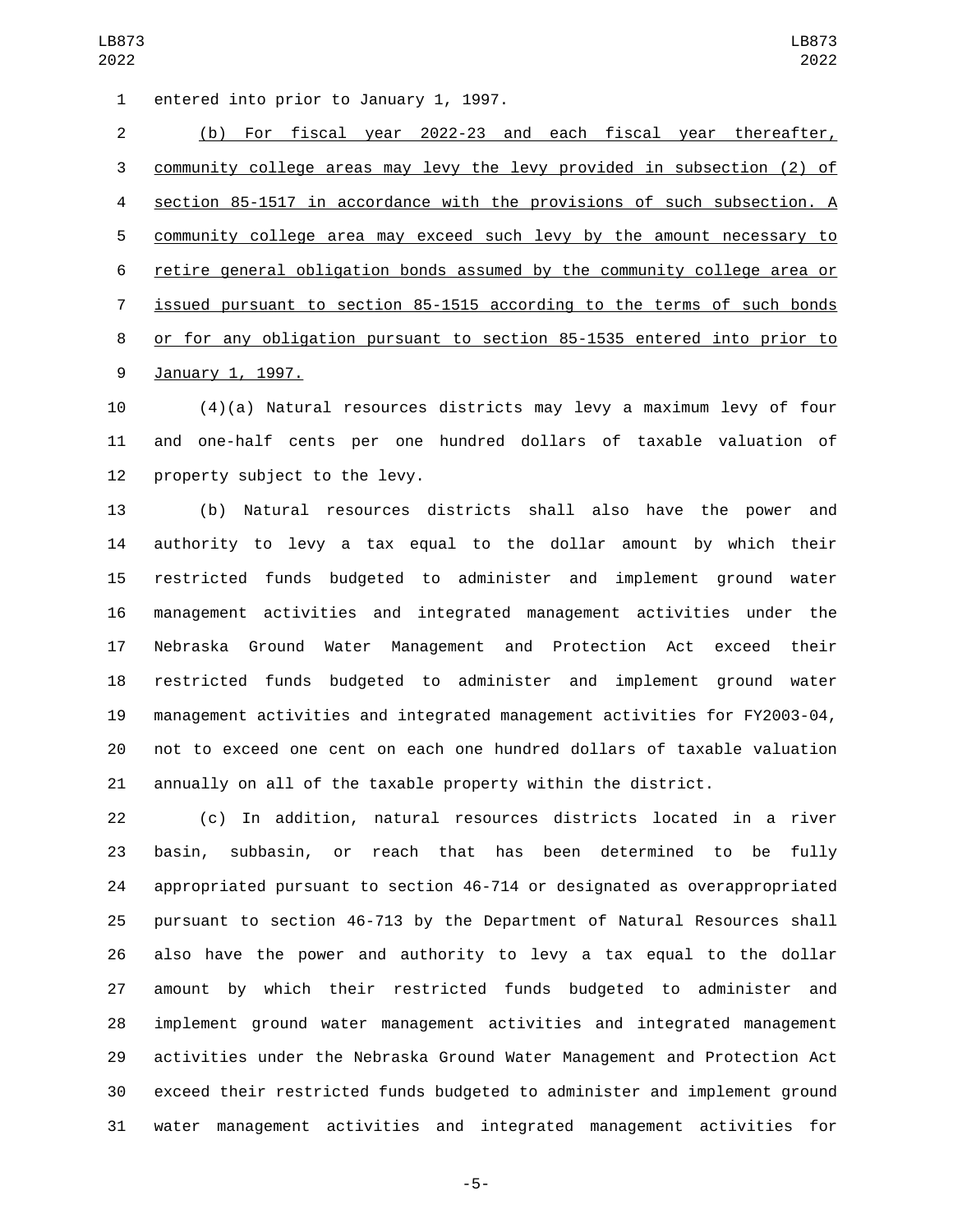FY2005-06, not to exceed three cents on each one hundred dollars of taxable valuation on all of the taxable property within the district for fiscal year 2006-07 and each fiscal year thereafter through fiscal year 2017-18.4

 (5) Any educational service unit authorized to levy a property tax pursuant to section 79-1225 may levy a maximum levy of one and one-half cents per one hundred dollars of taxable valuation of property subject to 8 the levy.

 (6)(a) Incorporated cities and villages which are not within the boundaries of a municipal county may levy a maximum levy of forty-five cents per one hundred dollars of taxable valuation of property subject to the levy plus an additional five cents per one hundred dollars of taxable valuation to provide financing for the municipality's share of revenue required under an agreement or agreements executed pursuant to the Interlocal Cooperation Act or the Joint Public Agency Act. The maximum levy shall include amounts levied to pay for sums to support a library pursuant to section 51-201, museum pursuant to section 51-501, visiting community nurse, home health nurse, or home health agency pursuant to section 71-1637, or statue, memorial, or monument pursuant to section 20 80-202.

 (b) Incorporated cities and villages which are within the boundaries of a municipal county may levy a maximum levy of ninety cents per one hundred dollars of taxable valuation of property subject to the levy. The maximum levy shall include amounts paid to a municipal county for county services, amounts levied to pay for sums to support a library pursuant to section 51-201, a museum pursuant to section 51-501, a visiting community nurse, home health nurse, or home health agency pursuant to section 71-1637, or a statue, memorial, or monument pursuant to section 80-202.

 (7) Sanitary and improvement districts which have been in existence for more than five years may levy a maximum levy of forty cents per one hundred dollars of taxable valuation of property subject to the levy, and

-6-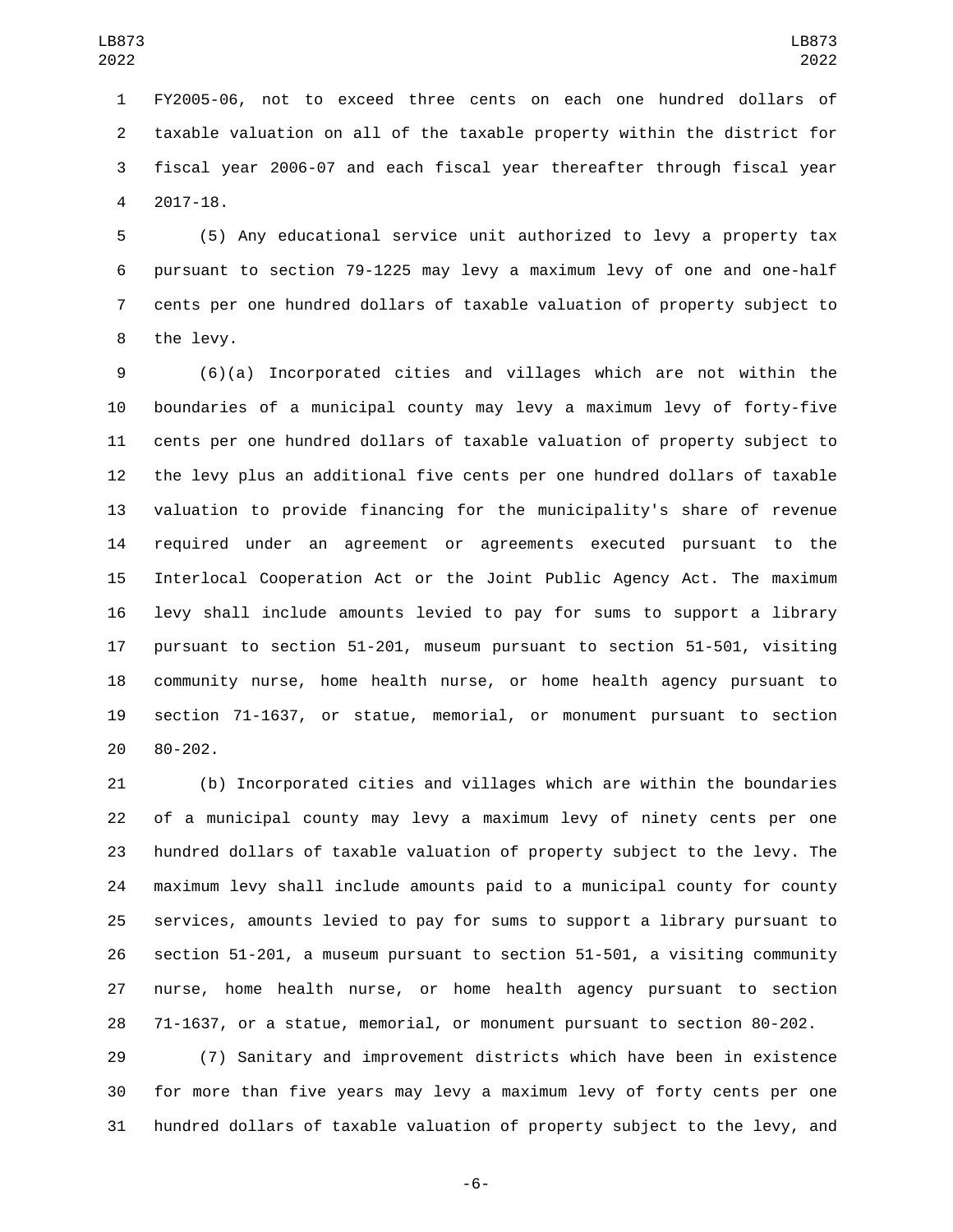sanitary and improvement districts which have been in existence for five years or less shall not have a maximum levy. Unconsolidated sanitary and improvement districts which have been in existence for more than five years and are located in a municipal county may levy a maximum of eighty- five cents per hundred dollars of taxable valuation of property subject 6 to the levy.

 (8) Counties may levy or authorize a maximum levy of fifty cents per one hundred dollars of taxable valuation of property subject to the levy, except that five cents per one hundred dollars of taxable valuation of property subject to the levy may only be levied to provide financing for the county's share of revenue required under an agreement or agreements executed pursuant to the Interlocal Cooperation Act or the Joint Public Agency Act. The maximum levy shall include amounts levied to pay for sums to support a library pursuant to section 51-201 or museum pursuant to section 51-501. The county may allocate up to fifteen cents of its authority to other political subdivisions subject to allocation of property tax authority under subsection (1) of section 77-3443 and not specifically covered in this section to levy taxes as authorized by law which do not collectively exceed fifteen cents per one hundred dollars of taxable valuation on any parcel or item of taxable property. The county may allocate to one or more other political subdivisions subject to allocation of property tax authority by the county under subsection (1) of section 77-3443 some or all of the county's five cents per one hundred dollars of valuation authorized for support of an agreement or agreements to be levied by the political subdivision for the purpose of supporting that political subdivision's share of revenue required under an agreement or agreements executed pursuant to the Interlocal Cooperation Act or the Joint Public Agency Act. If an allocation by a county would cause another county to exceed its levy authority under this section, the second county may exceed the levy authority in order to levy the amount allocated.

(9) Municipal counties may levy or authorize a maximum levy of one

-7-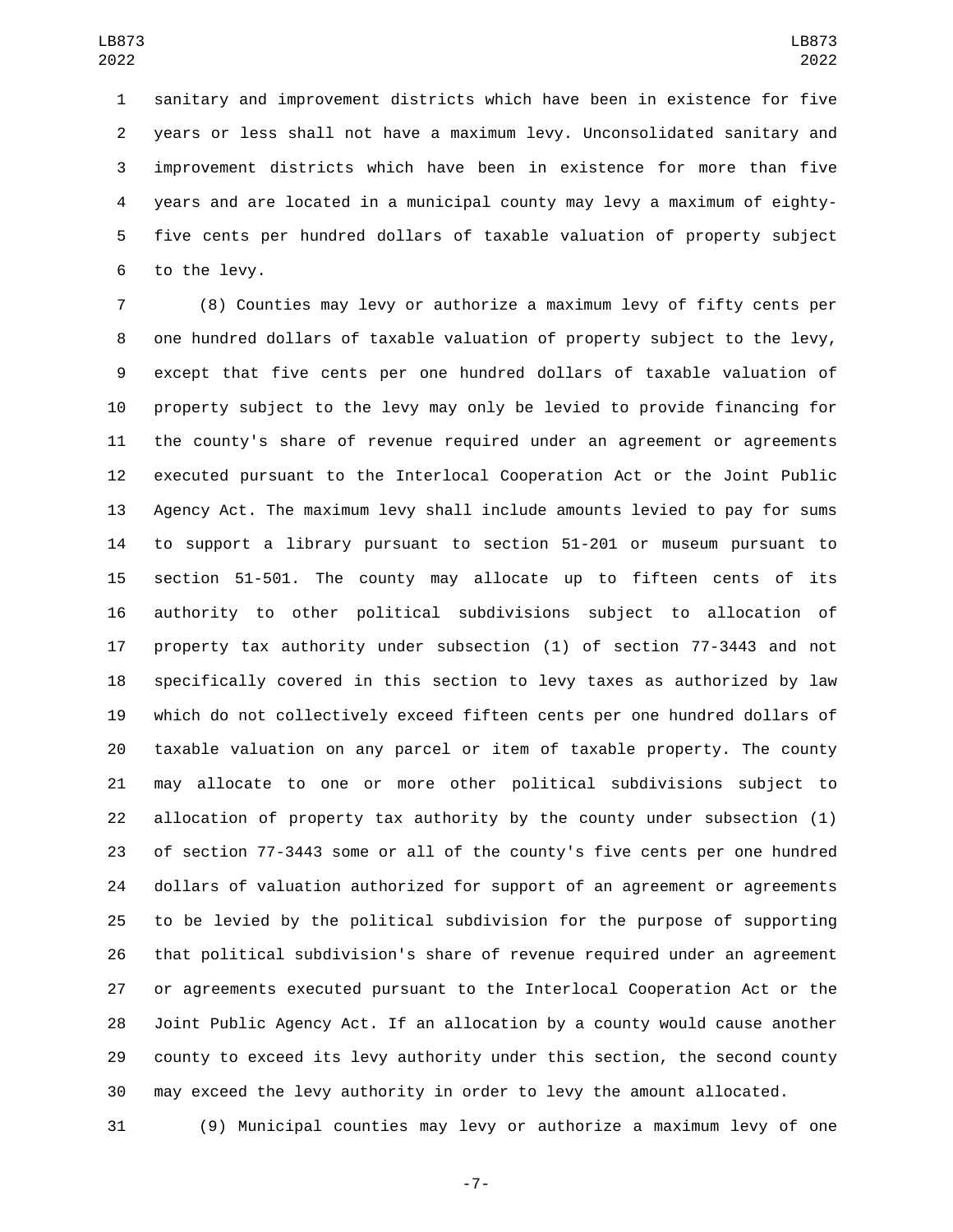dollar per one hundred dollars of taxable valuation of property subject to the levy. The municipal county may allocate levy authority to any political subdivision or entity subject to allocation under section 77-3443.4

 (10) Beginning July 1, 2016, rural and suburban fire protection districts may levy a maximum levy of ten and one-half cents per one hundred dollars of taxable valuation of property subject to the levy if (a) such district is located in a county that had a levy pursuant to subsection (8) of this section in the previous year of at least forty cents per one hundred dollars of taxable valuation of property subject to the levy or (b) such district had a levy request pursuant to section 77-3443 in any of the three previous years and the county board of the county in which the greatest portion of the valuation of such district is located did not authorize any levy authority to such district in such 15 year.

 (11) A regional metropolitan transit authority may levy a maximum levy of ten cents per one hundred dollars of taxable valuation of property subject to the levy for each fiscal year that commences on the January 1 that follows the effective date of the conversion of the transit authority established under the Transit Authority Law into the 21 regional metropolitan transit authority.

 (12) Property tax levies (a) for judgments, except judgments or orders from the Commission of Industrial Relations, obtained against a political subdivision which require or obligate a political subdivision to pay such judgment, to the extent such judgment is not paid by liability insurance coverage of a political subdivision, (b) for preexisting lease-purchase contracts approved prior to July 1, 1998, (c) for bonds as defined in section 10-134 approved according to law and secured by a levy on property except as provided in section 44-4317 for bonded indebtedness issued by educational service units and school districts, (d) for payments by a public airport to retire interest-free

-8-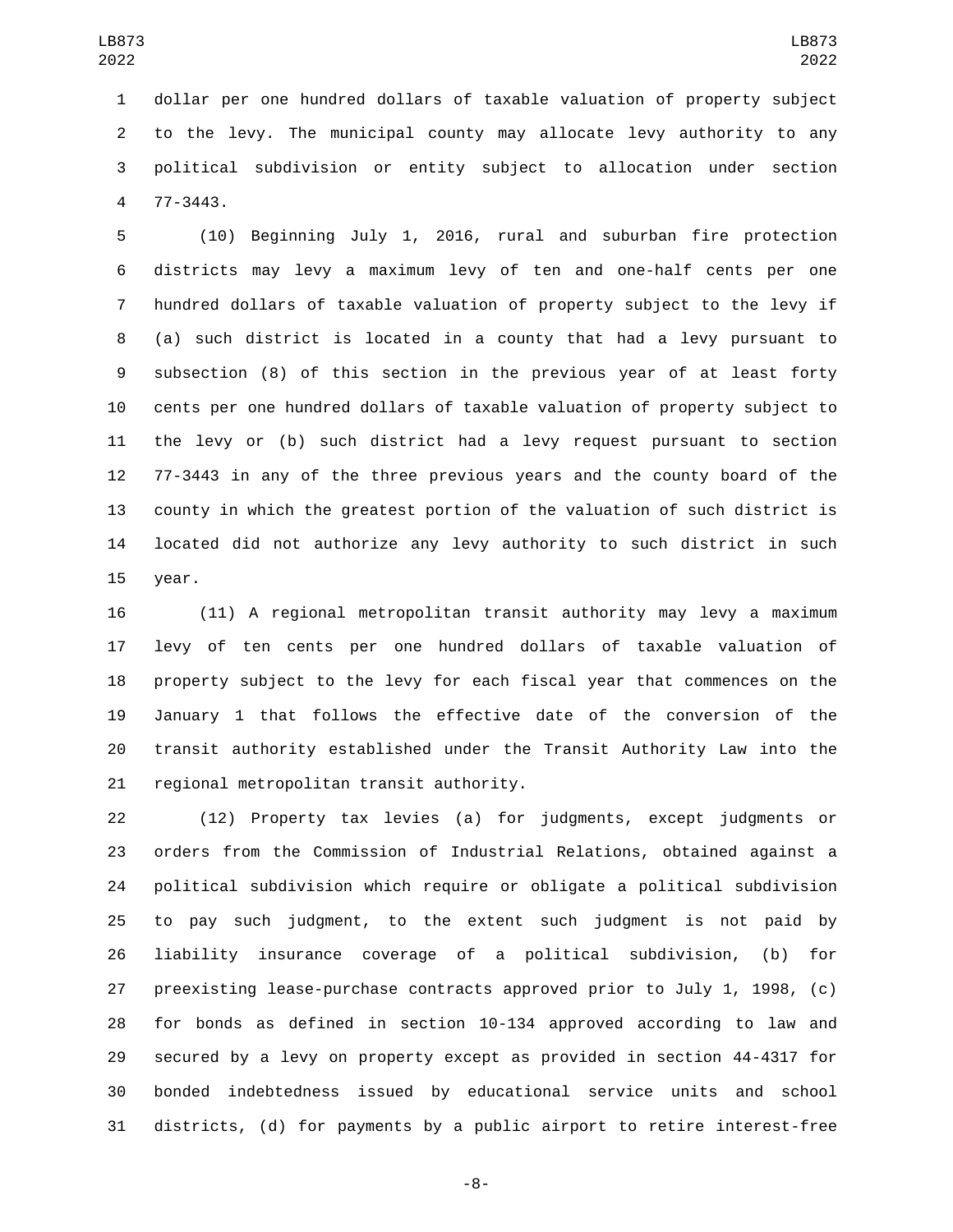loans from the Division of Aeronautics of the Department of Transportation in lieu of bonded indebtedness at a lower cost to the public airport, and (e) to pay for cancer benefits provided on or after January 1, 2022, pursuant to the Firefighter Cancer Benefits Act are not included in the levy limits established by this section.

 (13) The limitations on tax levies provided in this section are to include all other general or special levies provided by law. Notwithstanding other provisions of law, the only exceptions to the limits in this section are those provided by or authorized by sections 10 77-3442 to 77-3444.

 (14) Tax levies in excess of the limitations in this section shall be considered unauthorized levies under section 77-1606 unless approved 13 under section 77-3444.

 (15) For purposes of sections 77-3442 to 77-3444, political subdivision means a political subdivision of this state and a county 16 agricultural society.

 (16) For school districts that file a binding resolution on or before May 9, 2008, with the county assessors, county clerks, and county treasurers for all counties in which the school district has territory pursuant to subsection (7) of section 79-458, if the combined levies, except levies for bonded indebtedness approved by the voters of the school district and levies for the refinancing of such bonded indebtedness, are in excess of the greater of (a) one dollar and twenty cents per one hundred dollars of taxable valuation of property subject to the levy or (b) the maximum levy authorized by a vote pursuant to section 77-3444, all school district levies, except levies for bonded indebtedness approved by the voters of the school district and levies for the refinancing of such bonded indebtedness, shall be considered 29 unauthorized levies under section 77-1606.

 Sec. 2. Section 85-1402, Reissue Revised Statutes of Nebraska, is 31 amended to read:

-9-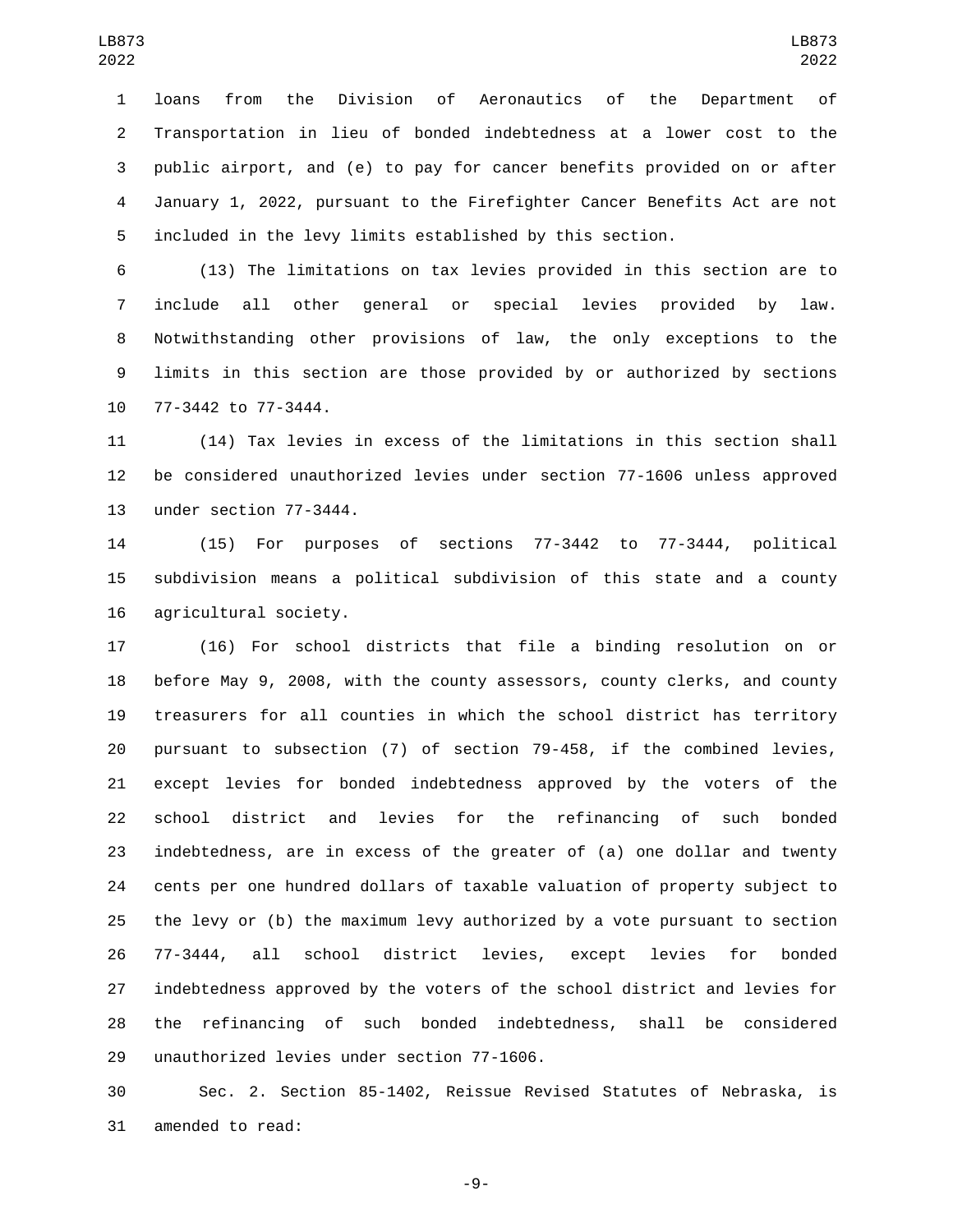85-1402 For purposes of the Coordinating Commission for Postsecondary Education Act:2

 (1)(a) Capital construction project shall mean a project which utilizes tax funds designated by the Legislature and shall be: Any proposed new capital structure; any proposed addition to, renovation of, or remodeling of a capital structure; any proposed acquisition of a capital structure by gift, purchase, lease-purchase, or other means of construction or acquisition that (i) will be directly financed in whole or in part with tax funds designated by the Legislature totaling at least the minimum capital expenditure for purposes of this subdivision or (ii) is likely, as determined by the institution, to result in an incremental increase in appropriation or expenditure of tax funds designated by the Legislature of at least the minimum capital expenditure for the facility's operations and maintenance costs in any one fiscal year within a period of ten years from the date of substantial completion or acquisition of the project. No tax funds designated by the Legislature shall be appropriated or expended for any incremental increase of more than the minimum capital expenditure for the costs of the operations and utilities of any facility which is not included in the definition of capital construction project and thus is not subject to commission approval pursuant to the Coordinating Commission for Postsecondary Education Act. No institution shall include a request for funding such an increase in its budget request for tax funds designated by the Legislature nor shall any institution utilize any such funds for such an increase. The Governor shall not include in his or her budget recommendations, and the Legislature shall not appropriate, such funds 27 for such increase.

(b) For purposes of this subdivision:28

29 (i) Directly financed shall mean funded by:

 (A) Appropriation of tax funds designated by the Legislature for the 31 specific capital construction project;

-10-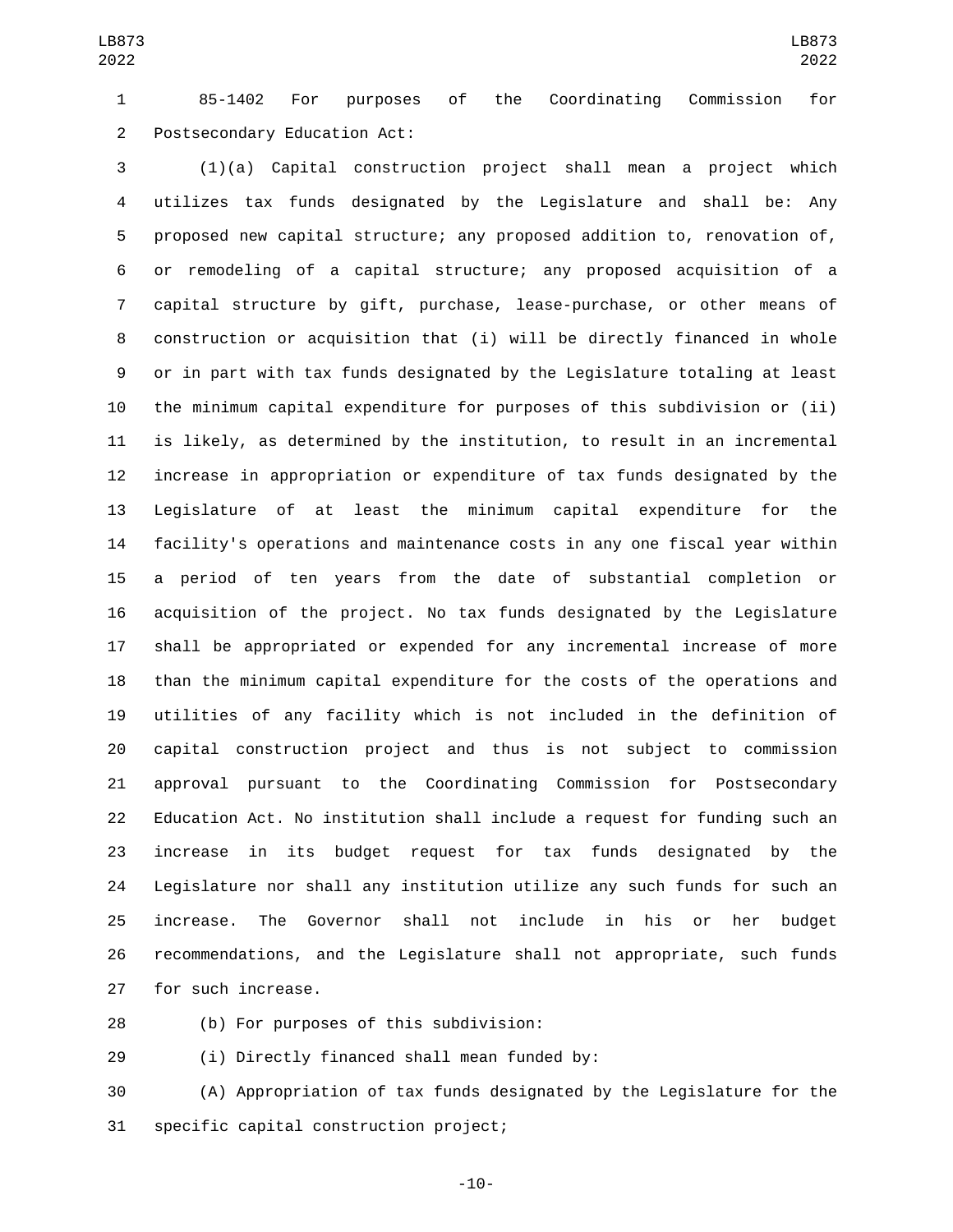(B) Property tax levies authorized pursuant to subdivision (1)(b) of 2 section 85-1517 for fiscal years prior to fiscal year 2022-23 2013-14 and subsection (2) subdivision (2)(b) of section 85-1517 for fiscal year 2022-23 2013-14 and each fiscal year thereafter used to establish a capital improvement and bond sinking fund as provided in section 85-1515; 6 or

 (C) That portion of tax funds designated by the Legislature and appropriated by the Legislature for the general operation of the public institution and utilized to fund the capital project;

 (ii) Incremental increase shall mean an increase in appropriation or expenditure of tax funds designated by the Legislature of at least the minimum capital expenditure for a facility's operations and maintenance costs, beyond any increase due to inflation, to pay for a capital structure's operations and maintenance costs that are a direct result of 15 a capital construction project; and

(iii) Minimum capital expenditure shall mean:

 (A) For purposes of subdivision (a)(i) of this subdivision, a base 18 amount of two million dollars; and

 (B) For the facility's operations and maintenance costs pursuant to subdivision (a)(ii) of this subdivision, a base amount of eighty-five 21 thousand dollars for any one fiscal year.

 The base amount for the facility's operations and maintenance costs shall be subject to any inflationary or market adjustments made by the commission pursuant to this subdivision. The commission shall adjust the base amount on a biennial basis beginning January 1, 2010. The adjustments shall be based on percentage changes in a construction cost index and any other published index relevant to operations and utilities costs, both as selected by the commission in cooperation with the public institutions. The index or indices shall reflect inflationary or market trends for the applicable operations and maintenance or construction 31 costs;

-11-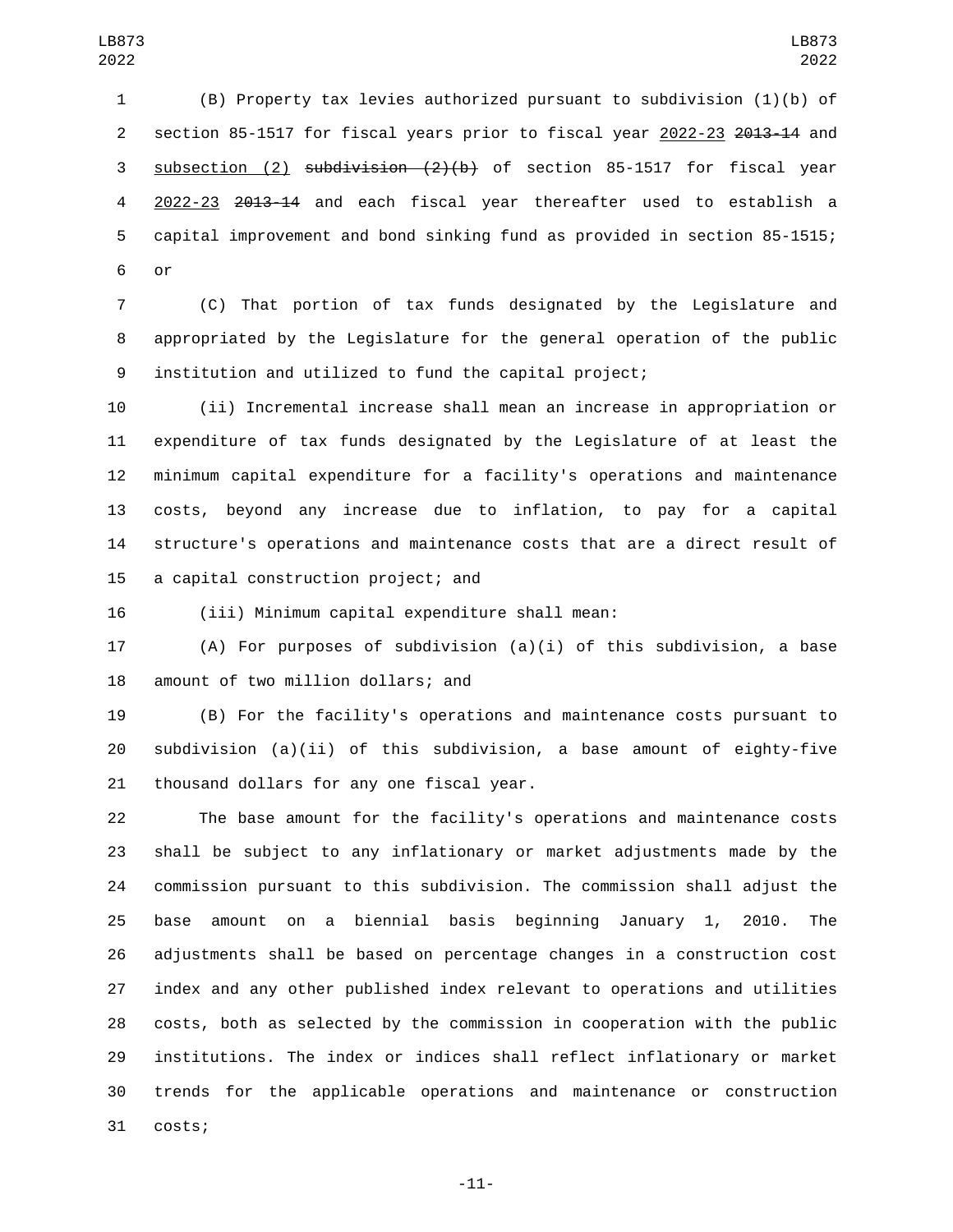(2) Commission shall mean the Coordinating Commission for Postsecondary Education;2

(3) Coordination shall mean:3

 (a) Authority to adopt, and revise as needed, a comprehensive statewide plan for postsecondary education which shall include (i) definitions of the role and mission of each public postsecondary educational institution within any general assignments of role and mission as may be prescribed by the Legislature and (ii) plans for facilities which utilize tax funds designated by the Legislature;

 (b) Authority to review, monitor, and approve or disapprove each public postsecondary educational institution's programs and capital construction projects which utilize tax funds designated by the Legislature in order to provide compliance and consistency with the comprehensive plan and to prevent unnecessary duplication; and

 (c) Authority to review and modify, if needed to promote compliance and consistency with the comprehensive statewide plan and prevent unnecessary duplication, the budget requests of the governing boards or any other governing board for any other public postsecondary educational institution which may be established by the Legislature;

 (4) Education center shall mean an off-campus branch of a public institution or cooperative of either public or public and private postsecondary educational institutions which offers instructional 23 programs to students;

 (5) Governing board shall mean the Board of Regents of the University of Nebraska, the Board of Trustees of the Nebraska State Colleges, or the board of governors for each community college area;

 (6) Program shall mean any program of instruction which leads directly to a degree, diploma, or certificate and, for purposes of section 85-1414, shall include public service programs and all off-campus instructional programs, whether or not such programs lead directly to a degree, diploma, or certificate. Program shall also include the

-12-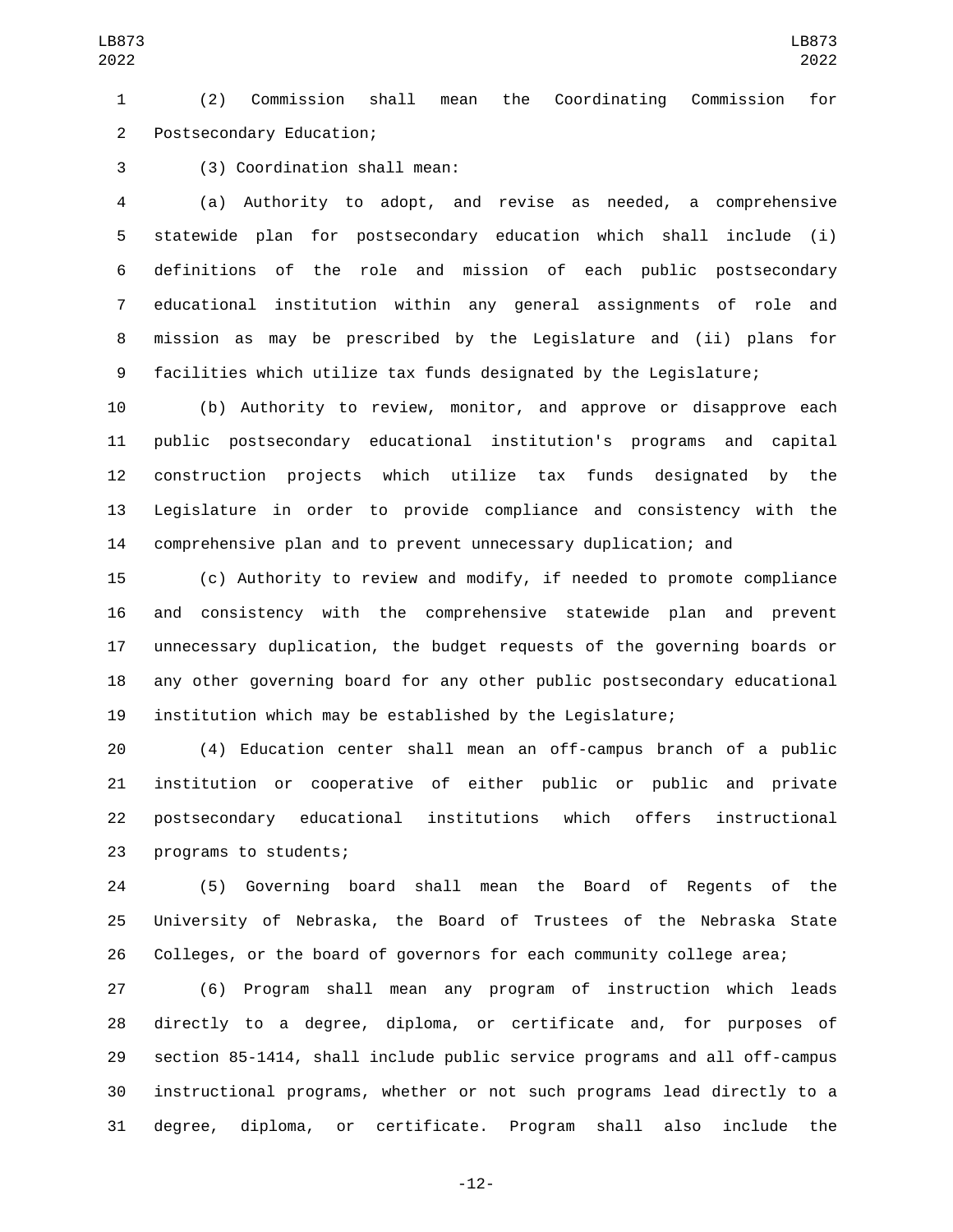establishment of any new college, school, major division, education center, or institute but shall not include reasonable and moderate extensions of existing curricula which have a direct relationship to 4 existing programs;

 (7) Public institution shall mean each campus of a public postsecondary educational institution which is or may be established by the Legislature, which is under the direction of a governing board, and which is administered as a separate unit by the board; and

 (8) Tax funds designated by the Legislature shall mean all state tax 10 revenue and all property tax revenue.

 Sec. 3. Section 85-1516, Reissue Revised Statutes of Nebraska, is 12 amended to read:

 85-1516 For fiscal years prior to fiscal year 2022-23, each Each board may issue warrants in an amount necessary to finance the operating expenses of the community college area until the proceeds of the tax levy as provided in section 85-1517 are received. The amount of such warrants plus interest shall not exceed the amount of the money to be received from the property tax levy. Whenever such warrants are issued, they shall be the general obligation of the community college area and the full faith and credit of the community college area shall be pledged to retire such warrants. In addition the board shall set aside from the proceeds of the property tax levied pursuant to sections 85-1501 to 85-1540 an amount sufficient to pay the warrants and the interest on such warrants. Such warrants shall be subject to registration as provided in sections 77-2201 25 to 77-2215.

 Sec. 4. Section 85-1517, Reissue Revised Statutes of Nebraska, is 27 amended to read:

85-1517 (1) For fiscal years 2011-12 and 2012-13:

 (a) The board may certify to the county board of equalization of each county within the community college area a tax levy not to exceed ten and one-quarter cents on each one hundred dollars on the taxable

-13-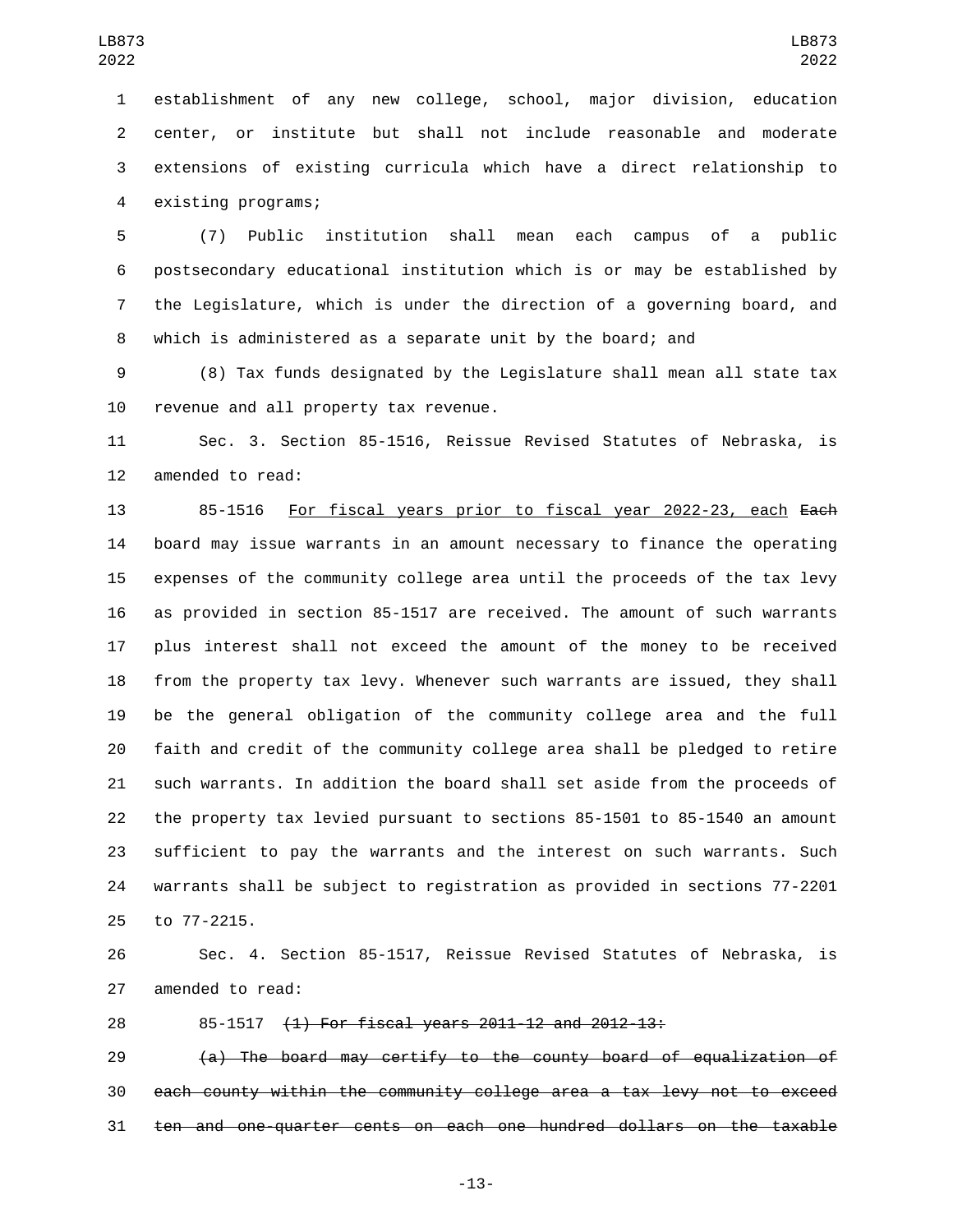valuation of all property subject to the levy within the community college area, uniform throughout the area, for the purpose of supporting operating expenditures of the community college area;

 (b) In addition to the levies provided in subdivisions (1)(a) and (c) of this section, the board may certify to the county board of equalization of each county within the community college area a tax levy not to exceed one cent on each one hundred dollars on the taxable valuation of all property within the community college area, uniform throughout such area, for the purposes of paying off bonds issued under sections 85-1520 to 85-1527 and establishing a capital improvement and bond sinking fund as provided in section 85-1515. The levy provided by this subdivision may be exceeded by that amount necessary to retire the general obligation bonds assumed by the community college area or issued pursuant to section 85-1515 according to the terms of such bonds or for any obligation pursuant to section 85-1535 entered into prior to January 16 1, 1997; and

 $\left\{ \left( \epsilon \right) \right\}$  in addition to the levies provided in subdivisions (1)(a) and (b) of this section, the board may also certify to the county board of equalization of each county within the community college area a tax levy on each one hundred dollars on the taxable valuation of all property within the community college area, uniform throughout such area, in the amount which will produce funds only in the amount necessary to pay for funding accessibility barrier elimination project costs and abatement of environmental hazards as such terms are defined in section 79-10,110. Such tax levy shall not be so certified unless approved by an affirmative vote of a majority of the board taken at a public meeting of the board following notice and a hearing. The board shall give at least seven days' notice of such public hearing and shall publish such notice once in a newspaper of general circulation in the area to be affected by the increase. The proceeds of such tax levy shall be deposited in the capital improvement and bond sinking fund provided for in section 85-1515 for use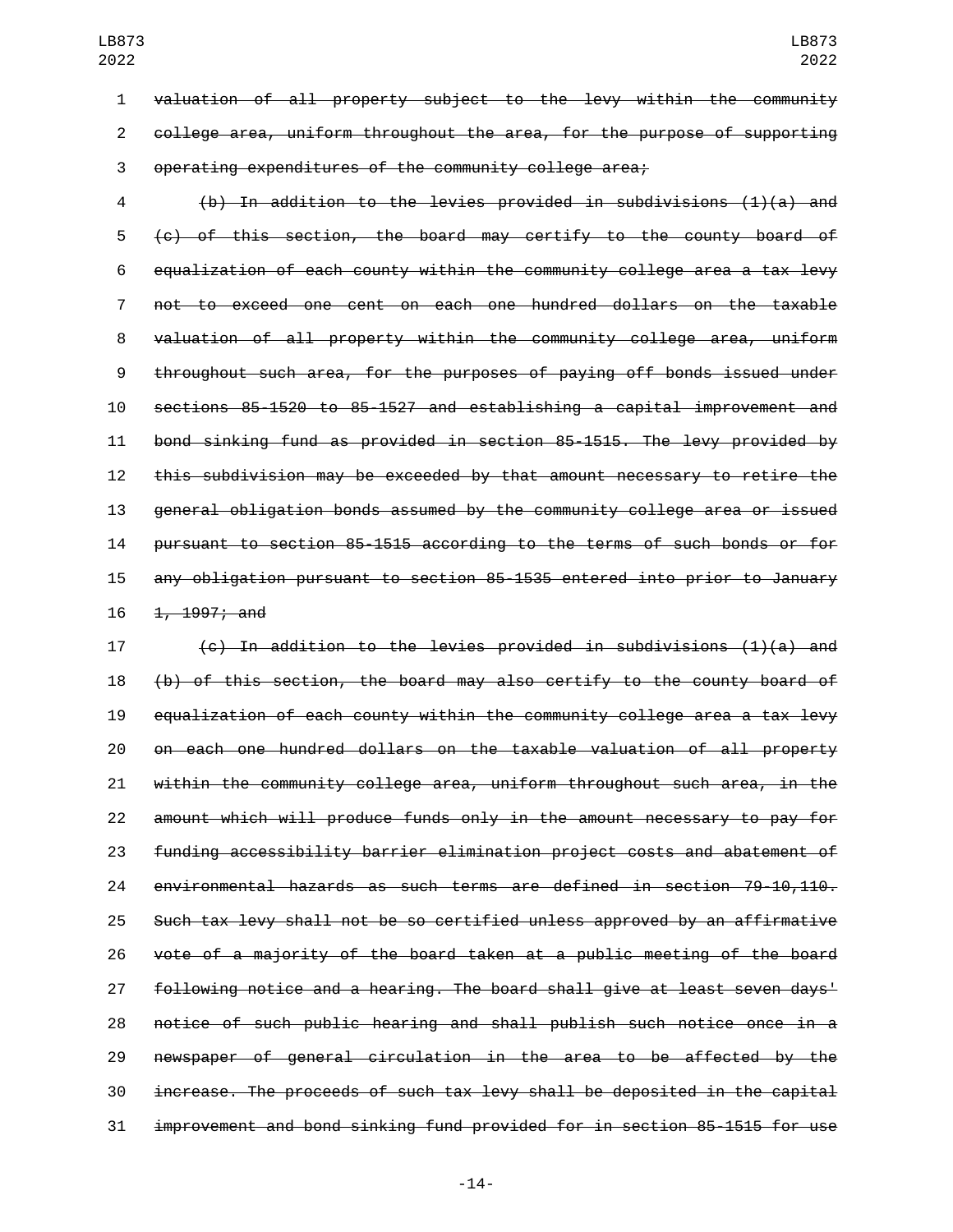in funding the projects authorized pursuant to this subdivision.

 (1) (2) For fiscal years prior to fiscal year 2022-23 year 2013-14 3 and each fiscal year thereafter:

 (a) The board may certify to the county board of equalization of each county within the community college area a tax levy not to exceed the difference between eleven and one-quarter cents and the rate levied for such fiscal year pursuant to subdivision (b) of this subsection on each one hundred dollars on the taxable valuation of all property subject to the levy within the community college area, uniform throughout the area, for the purpose of supporting operating expenditures of the community college area. For purposes of calculating the amount of levy authority available for operating expenditures pursuant to this subdivision, the rate levied pursuant to subdivision (b) of this subsection shall not include amounts to retire general obligation bonds assumed by the community college area or issued pursuant to section 85-1515 according to the terms of such bonds or for any obligation pursuant to section 85-1535 entered into prior to January 1, 1997;

 (b) In addition to the levies provided in subdivisions (a) and (c) of this subsection, the board may certify to the county board of equalization of each county within the community college area a tax levy not to exceed two cents on each one hundred dollars on the taxable valuation of all property within the community college area, uniform throughout such area, for the purposes of paying off bonds issued under sections 85-1520 to 85-1527 and establishing a capital improvement and bond sinking fund as provided in section 85-1515. The levy provided by this subdivision may be exceeded by that amount necessary to retire general obligation bonds assumed by the community college area or issued pursuant to section 85-1515 according to the terms of such bonds or for any obligation pursuant to section 85-1535 entered into prior to January 30 1, 1997; and

(c) In addition to the levies provided in subdivisions (a) and (b)

LB873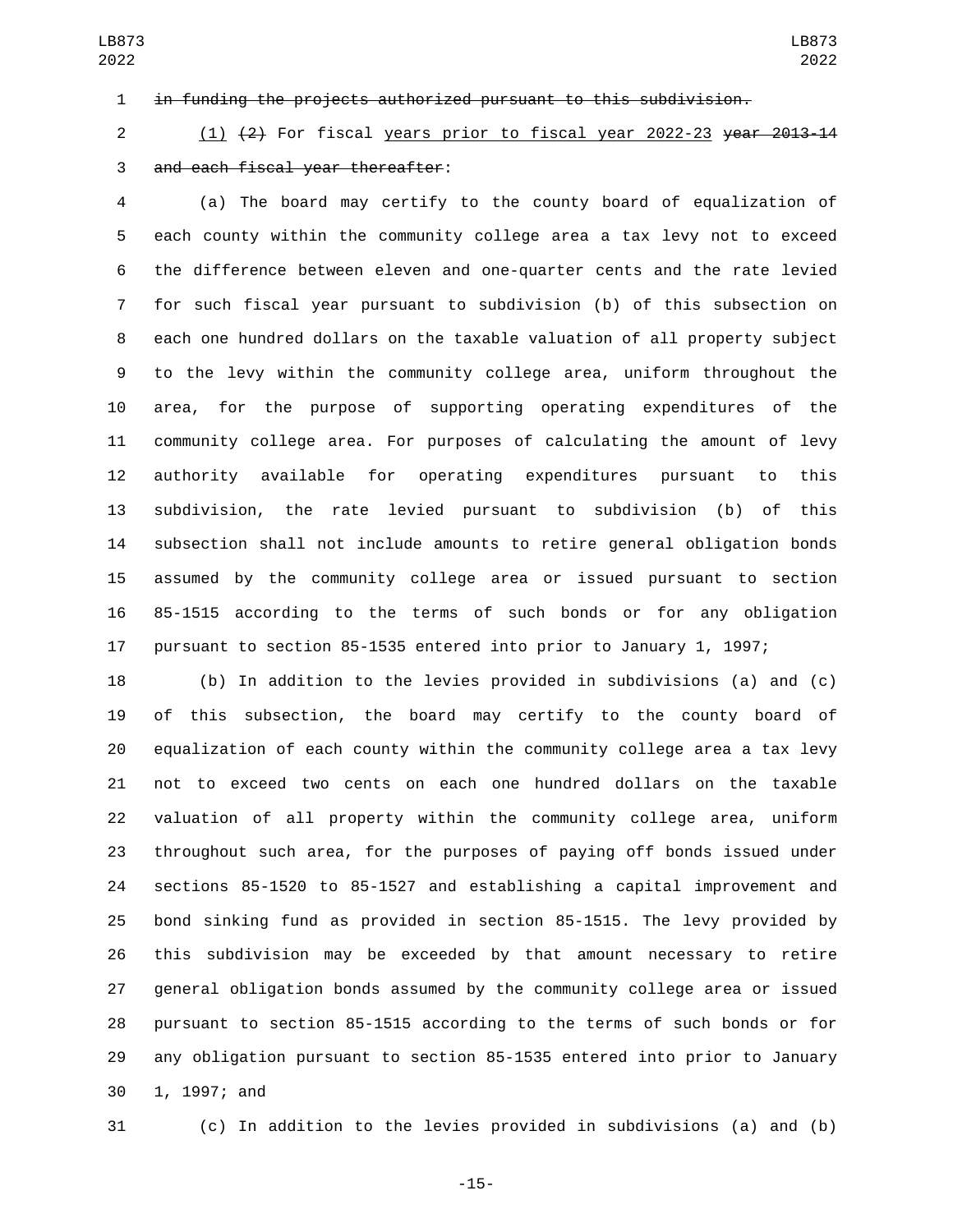of this subsection, the board of a community college area with a campus located on the site of a former ammunition depot may certify to the county board of equalization of each county within the community college area a tax levy not to exceed three-quarters of one cent on each one hundred dollars on the taxable valuation of all property within the community college area, uniform throughout such area, to pay for funding accessibility barrier elimination project costs and abatement of environmental hazards as such terms are defined in section 79-10,110. Such tax levy shall not be so certified unless approved by an affirmative vote of a majority of the board taken at a public meeting of the board following notice and a hearing. The board shall give at least seven days' notice of such public hearing and shall publish such notice once in a newspaper of general circulation in the area to be affected by the increase. The proceeds of such tax levy shall be deposited in the capital improvement and bond sinking fund provided for in section 85-1515 for use in funding accessibility barrier elimination project costs and abatement of environmental hazards as such terms are defined in section 79-10,110.

 (2) For fiscal year 2022-23 and each fiscal year thereafter, the board may certify to the county board of equalization of each county within the community college area a tax levy not to exceed two cents on each one hundred dollars on the taxable valuation of all property within the community college area, uniform throughout such area, for the purposes of paying off bonds issued under sections 85-1520 to 85-1527 and establishing a capital improvement and bond sinking fund as provided in section 85-1515. The levy provided by this subsection may be exceeded by that amount necessary to retire general obligation bonds assumed by the community college area or issued pursuant to section 85-1515 according to the terms of such bonds or for any obligation pursuant to section 85-1535 29 entered into prior to January 1, 1997.

 (3) The taxes provided by this section shall be levied and assessed in the same manner as other property taxes and entered on the books of

-16-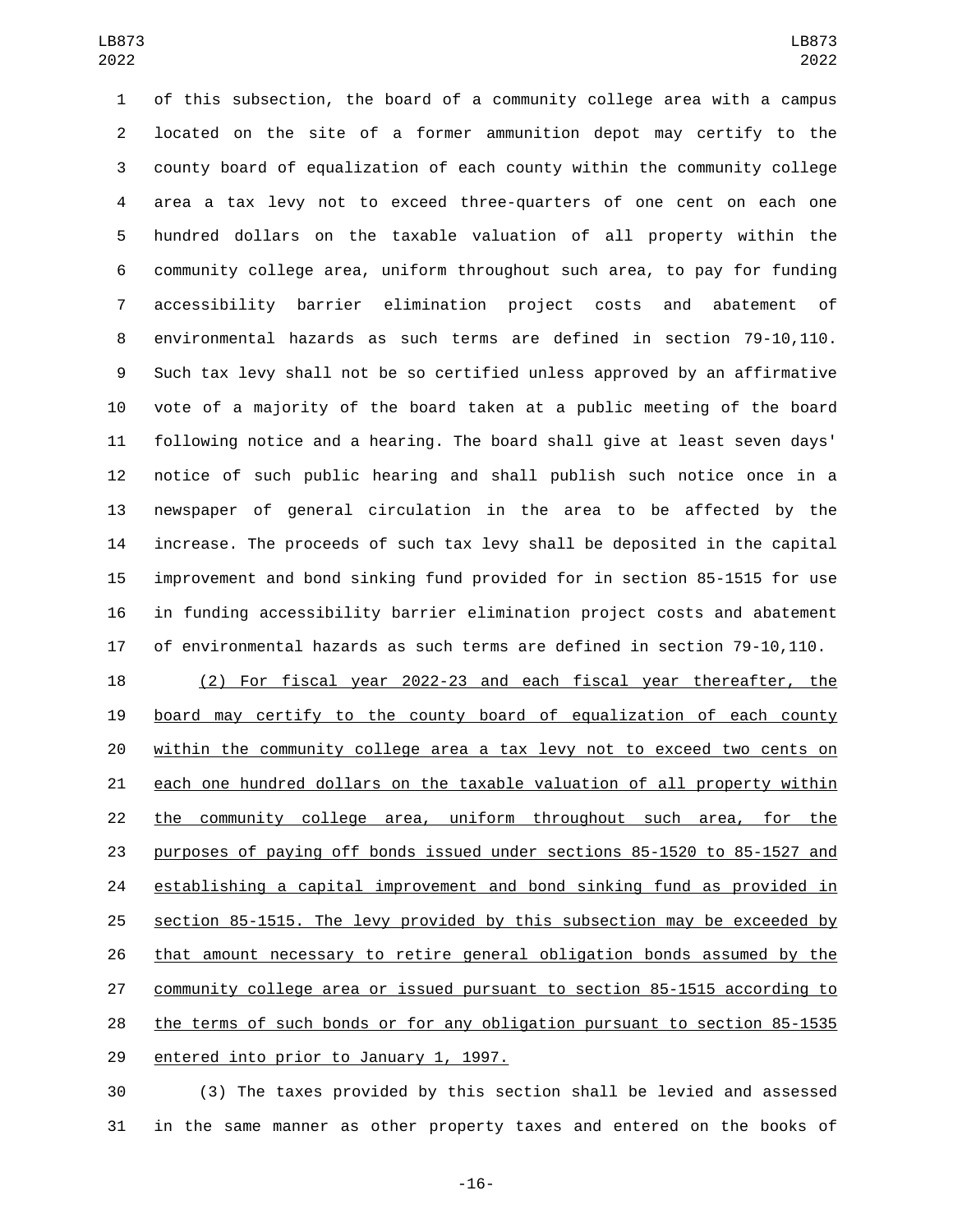the county treasurer. The proceeds of the tax, as collected, shall be remitted to the treasurer of the board not less frequently than once each 3 month.

 Sec. 5. Section 85-1520, Reissue Revised Statutes of Nebraska, is 5 amended to read:

 85-1520 Each board may construct, purchase, or otherwise acquire, remodel, repair, furnish, and equip dormitories, residence halls, single- dwelling units, multiple-dwelling units, or other facilities for (1) the housing or boarding of single or married students, faculty, or other employees of the institution under its control, (2) buildings and structures for student and faculty unions or centers, and (3) the medical care and other activities of the students of such institutions, on real estate owned or controlled by such board or on real estate purchased, leased, or otherwise acquired for such purpose and pay the cost thereof, including the cost of such real estate, by issuing revenue bonds payable out of the revenue from such buildings or facilities, the revenue from the tax levy authorized pursuant to subdivision (1)(b) of section 85-1517 for fiscal years prior to fiscal year 2022-23 2013-14 and subsection (2)  $subdivision (2)(b)$  of section 85-1517 for fiscal year 2022-23 2013-14 and each fiscal year thereafter, or a combination thereof. Any such buildings or facilities shall be located on or adjacent to a campus or campuses 22 controlled by such board.

 Sec. 6. Section 85-1521, Reissue Revised Statutes of Nebraska, is 24 amended to read:

 85-1521 Each board may, by resolution or agreement, pledge all or any part of the revenue and fees derived from the operation of the dormitories, residence halls, single-dwelling units, multiple-dwelling units, buildings, and other facilities for housing, boarding, medical care, and other activities of students, faculty, or employees of the institution under its control erected or acquired or previously erected or acquired by any such board and contract as to the care, insurance,

-17-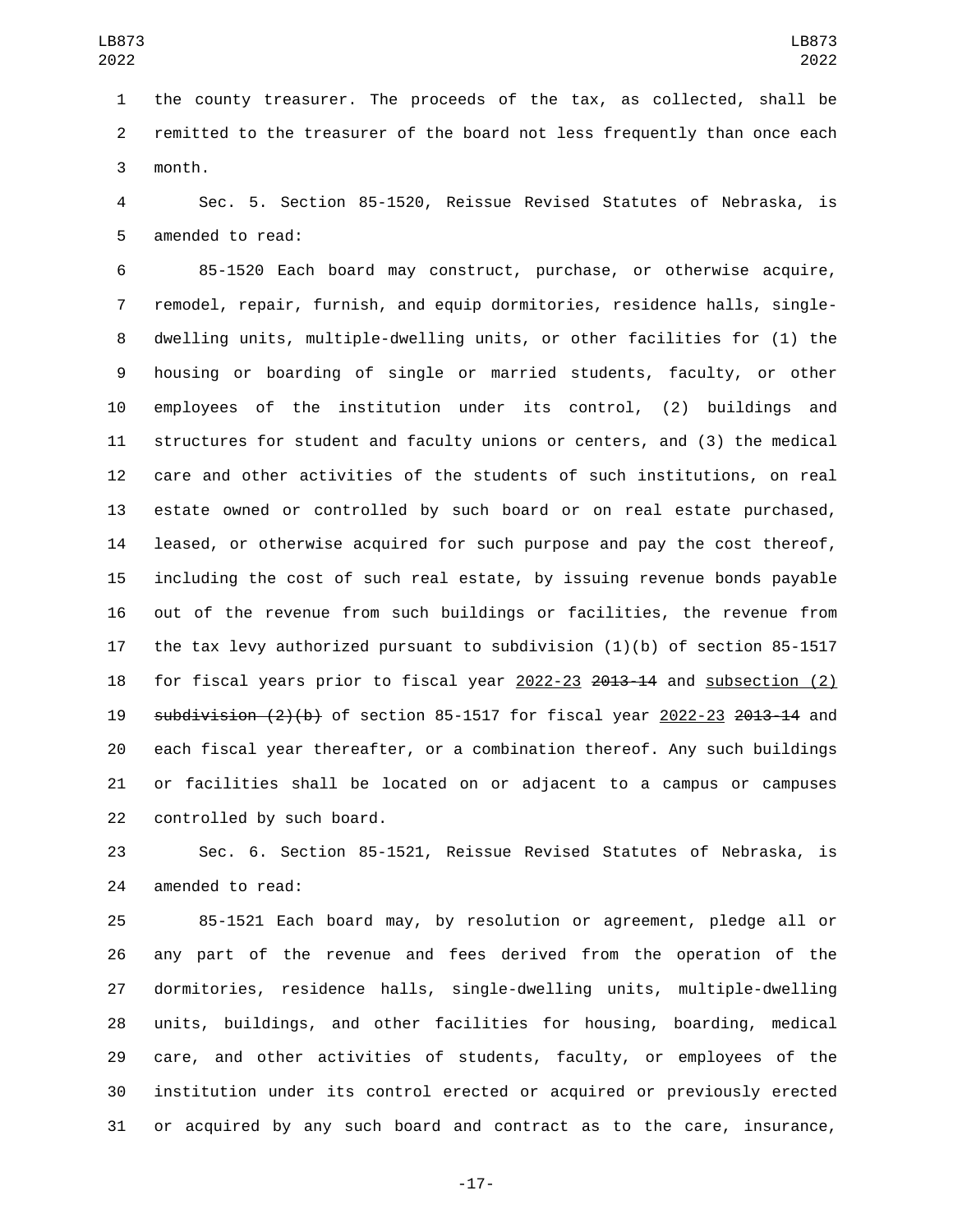management, and operation of such buildings and facilities and the charges to be made and the rights of the holders of the revenue bonds. When any board contracts that the operation of any building or facility or part thereof shall be performed other than by the board itself, such board shall at all times maintain supervision of and control over the fees and charges imposed for the use of such building, facility, or part. In issuing revenue bonds and pledging revenue therefor, the board may pledge all or any part of the revenue and fees from buildings and facilities other than the building or facility to be constructed. Bonds issued under sections 85-1520 to 85-1527 shall not be an obligation of the State of Nebraska, and no tax, except for the tax authorized under subdivision (1)(b) of section 85-1517 for fiscal years prior to fiscal 13 year  $2022-23$   $2013-14$  and subsection (2) subdivision  $(2)(b)$  of section 85-1517 for fiscal year 2022-23 2013-14 and each fiscal year thereafter, shall ever be levied to raise funds for the payment thereof or interest thereon. The bonds shall constitute limited obligations of the board issuing the same and shall be paid out of revenue from the tax levy authorized pursuant to subdivision (1)(b) of section 85-1517 for fiscal years prior to fiscal year 2022-23 2013-14 and subsection (2) subdivision  $(2)(b)$  of section 85-1517 for fiscal year 2022-23 2013-14 and each fiscal year thereafter and out of money derived from the revenue and earnings pledged as provided in sections 85-1501 to 85-1540.

 Sec. 7. Section 85-1535, Reissue Revised Statutes of Nebraska, is 24 amended to read:

 85-1535 (1) A board of a community college area with a population of less than one hundred thousand according to the last federal decennial census and a campus located on a former military base may enter into contracts with any person, firm, or corporation providing for the implementation of any project for the constructing and improving of facilities to house applied technology educational programs necessary to carry out sections 85-1501 to 85-1540 and providing for the long-term

-18-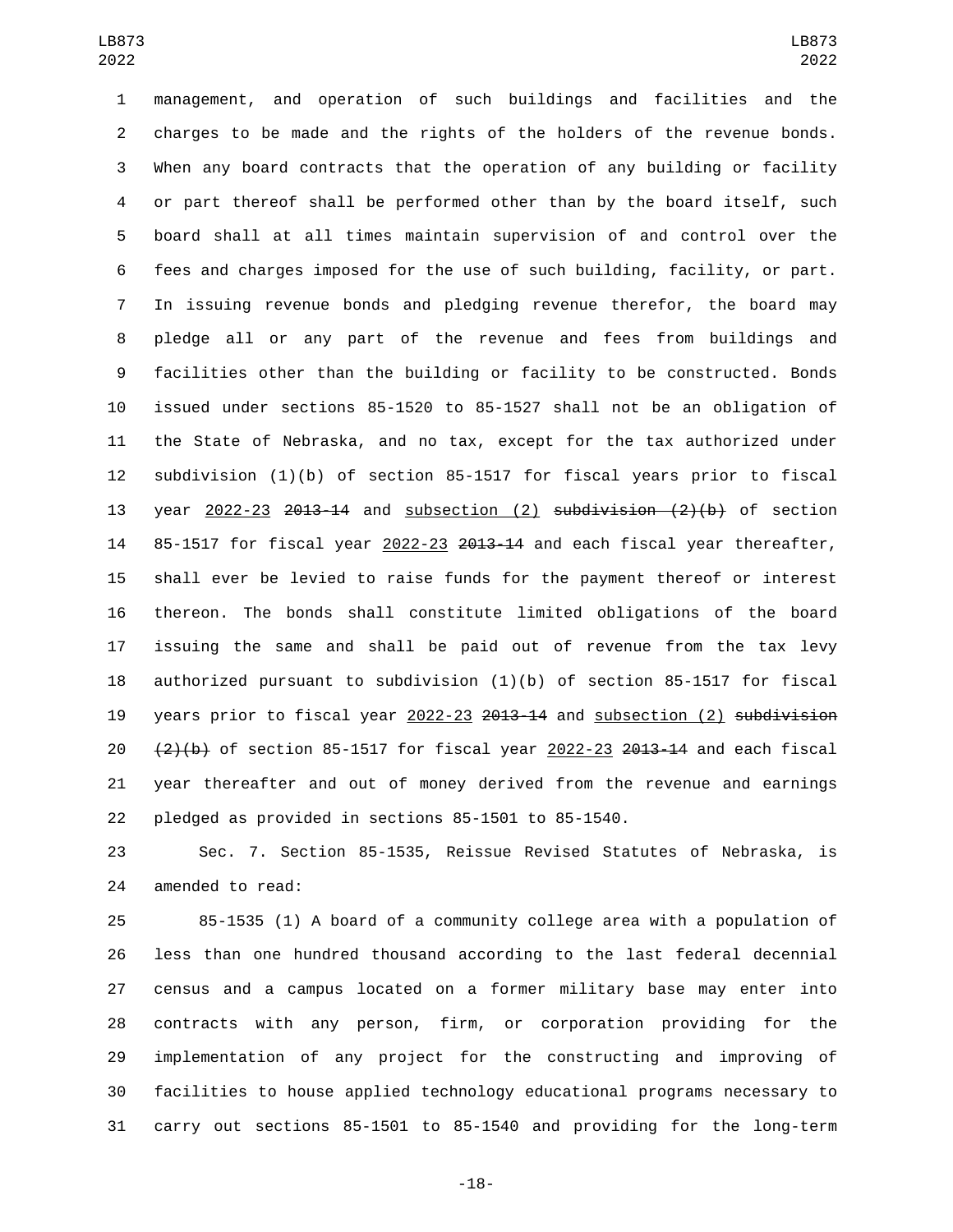1 payment of the cost of such project.

 (2) In no case shall any such contract run for a period longer than twenty years or shall the aggregate of existing contracts exceed four million five hundred thousand dollars for each area exclusive of administrative costs, credit enhancement costs, financing costs, capitalized interest, and reserves dedicated to secure payment of 7 contracts.

 (3) No contract shall be entered into pursuant to this section without prior approval by a resolution of the board and the approval of the Coordinating Commission for Postsecondary Education.

 (4) The long-term payment of the cost of such project shall be paid from revenue to be raised pursuant to (a) subdivision (1)(b) of section 85-1517 for fiscal years prior to fiscal year 2022-23 2013-14 and (b) 14 subsection (2) subdivision (2)(b) of section 85-1517 for fiscal year 2022-23 2013-14 and each fiscal year thereafter. Any board entering into such contract for the construction and improvement of facilities from 17 revenue to be raised pursuant to such subdivision or subsection 18 subdivisions shall make annual appropriations for amounts sufficient to pay annual obligations under such contract for the duration of such 20 contract.

 (5) The board may also convey or lease and lease back all or any part of the project and the land on which such project is situated to such person, firm, or corporation as the board may contract with pursuant to this section to facilitate the long-term payment of the cost of such project. Any such conveyance or lease shall provide that when the cost of such project has been paid, together with interest and other costs thereon, such project and the land on which such project is located shall become the property of the community college area.

 Sec. 8. Original sections 85-1402, 85-1516, 85-1517, 85-1520, 85-1521, and 85-1535, Reissue Revised Statutes of Nebraska, and section 77-3442, Revised Statutes Supplement, 2021, are repealed.

-19-